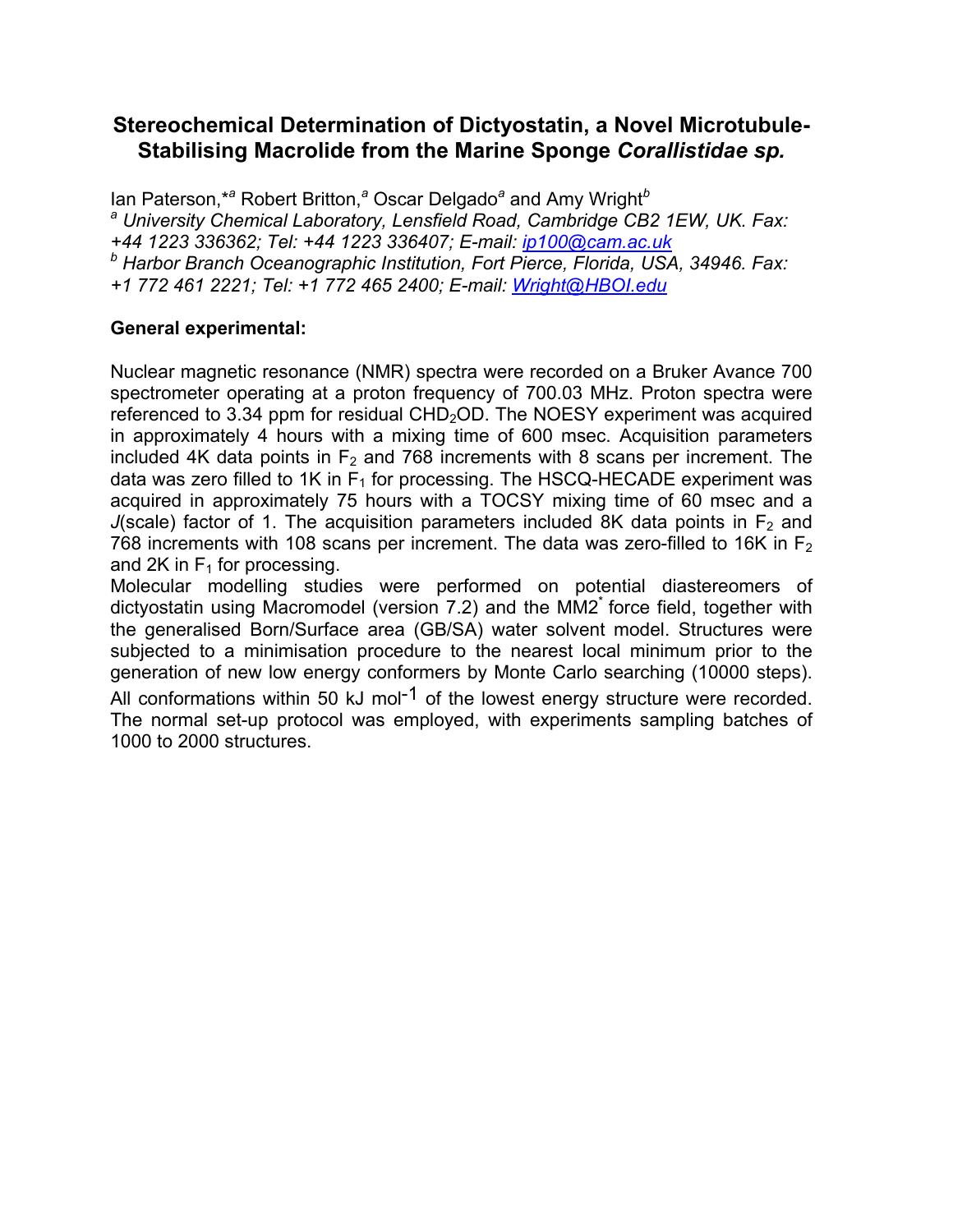| Proton<br>No.              | <b>Chemical Shift (ppm) and</b><br><b>Multiplicity (H-z)</b> | <b>NOESY Correlations®</b>                                                |
|----------------------------|--------------------------------------------------------------|---------------------------------------------------------------------------|
| $\overline{2}$             | 5.55 (d, 11.5)                                               | $H-3$ (s)                                                                 |
| 3                          | 6.64 (dd, 11.5, 11.5)                                        | $H-2$ (s), $H-5$ (s)                                                      |
| 4                          | 7.20 (dd, 15.7, 11.5)                                        | Me-6 (vs), H-6 (m), Me-20 (m), H-23 (w), H-8b                             |
|                            |                                                              | (w), H-20 (w)                                                             |
| 5                          | 6.17 (dd, 15.7, 6.7)                                         | H-3 (s), H-6 (s), H-7 (m), Me-6 (w)                                       |
| 6                          | 2.59 (ddq (6.7, 4.0, 6.9)                                    | H-5 (s), H-7 (s), H-4 (m)                                                 |
| 7                          | 4.04 (ddd, 10.6, 4.0, 2.7)                                   | H-6 (s), H-8b (s), H-5 (m), Me-6 (m), H-9 (w)                             |
| 8а                         | 1.49 (ddd, 14.0, 10.6, 3.3)                                  | H-9 (s), H-6 (w), H-10 (w), H-12 (w)                                      |
| 8b                         | 1.41 (ddd, 14.0, 10.1, 2.7)                                  | H-7 (s), H-6 (m), H-9 (m), H-10 (m)                                       |
| 9                          | 4.64 (dddd, 10.1, 9.5, 3.3, 0.8)                             | H-8a (s), H-12 (vs), H-8b (m), Me-12 (m)                                  |
| 10                         | 5.40 (dd, 11.1, 9.5)                                         | H-11 (s), H-8b (m), H-8a (w)                                              |
| 11                         | 5.55 (ddd, 11.1, 11.1, 0.8)                                  | H-14 (s), H-13 (w), Me-12 (w)                                             |
| 12                         | $2.75$ (ddq, 11.1, 3.1, 7.0)                                 | H-9 (vs), H-13 (s), H-15a (vs), H-11 (w)                                  |
| 13                         | $3.09$ (dd, $8.0, 3.1$ )                                     | H-12 (s), H-14 (s), H-15b (s), Me-12 (s), H-11                            |
|                            |                                                              | (w), H-15a (m), Me-14 (m)                                                 |
| $\overline{14}$            | 1.59 (dddq, 11.2, 8.0, 3.8, 6.5)                             | H-11 (s), H-13 (w)                                                        |
| 15a                        | 1.24 (ddd, 13.8, 10.3, 3.8)                                  | H-12 (vs), H-17b (s), H-13 (w)                                            |
| 15 <sub>b</sub>            | 0.89 (ddd, 13.8, 11.2, 3.8)                                  | $H-13(s)$                                                                 |
| 16                         | $1.53$ (m)                                                   |                                                                           |
| 17a                        | 1.57(m)                                                      |                                                                           |
| 17b                        | $0.69$ (dddd, 12.8, 12.8, 9.0, 4.7)                          | H-20 (vs), H-15a (s), H-18a (s) H-19 (s)                                  |
| 18a                        | 1.83 (dddd, 12.8, 12.8, 5.8, 4.7)                            | H-19 (s), H-17b (s), H-21 (s), H-15b (s)                                  |
| 18 <sub>b</sub>            | 1.10(m)                                                      |                                                                           |
| 19                         | $3.34$ (ddd, 2.0, 5.8, 5.8)                                  | H-20 (s), H-22 (s), H-17b (m), H-18a (m), H-21<br>$(w)$ , H-25 $(w)$      |
| 20                         | $1.88$ (ddq, 5.8, 5.1, 6.9)                                  | H-19 (s), H-21 (s), H-17b (s), Me-22 (s), H-18a<br>(m), H-23 (w), H-4 (w) |
| 21                         | $5.13$ (dd, 6.9, 5.1)                                        | H-18a (s), H-20 (s), Me-22 (s), H-21 (s), Me-20<br>$(m)$ , H-19 $(w)$     |
| 22                         | 3.16 (ddq, 10.6, 6.9, 6.8)                                   | H-25 (vs), Me-20 (s), H-19 (s), H-21 (m), H-23                            |
| 23                         | $5.32$ (dd, 11.1, 10.6)                                      | (W)<br>H-24 (vs), Me-22 (s), H-21 (s), H-20 (m), H-22                     |
|                            |                                                              | (w)                                                                       |
| 24                         | 6.05 (dd, 11.1, 11.1)                                        | H-23 (vs), H-26a (s), H-25 (w)                                            |
| $\overline{25}$            | 6.70 (ddd, 16.8, 11.1, 10.3)                                 | $\overline{H-22}$ (vs), H-19 (w)                                          |
| 26a                        | 5.24 (dd, 16.8, 2.1)                                         | H-24 (s), H-26b (s)                                                       |
| 26 <sub>b</sub>            | 5.14 (dd, 10.3, 2.1)                                         | $H-26a$ (s) $H-25$ (m)                                                    |
| $Me-6$                     | $1.14$ (d, 6.9)                                              |                                                                           |
| Me-12                      | $1.12$ (d, $7.0$ )                                           |                                                                           |
| Me-14                      | $0.94$ (d, 6.5)                                              | $H-13(m)$                                                                 |
| Me-16                      | $0.92$ (d, $6.6$ )                                           | $H-15a$ (m)                                                               |
| $\overline{\text{Me}}$ -20 | $1.06$ (d, $6.9$ )                                           | H-22 (s), H-4 (m), H-19 (m), H-21 (m)                                     |
| Me-22                      | $1.00$ (d, $6.8$ )                                           |                                                                           |
|                            |                                                              | $a$ definitions: (s) = strong, (m) = medium, (w) = weak.                  |

# **Table 1. 1 H- NMR data and NOESY Correlations (700 MHz, CD3OD)**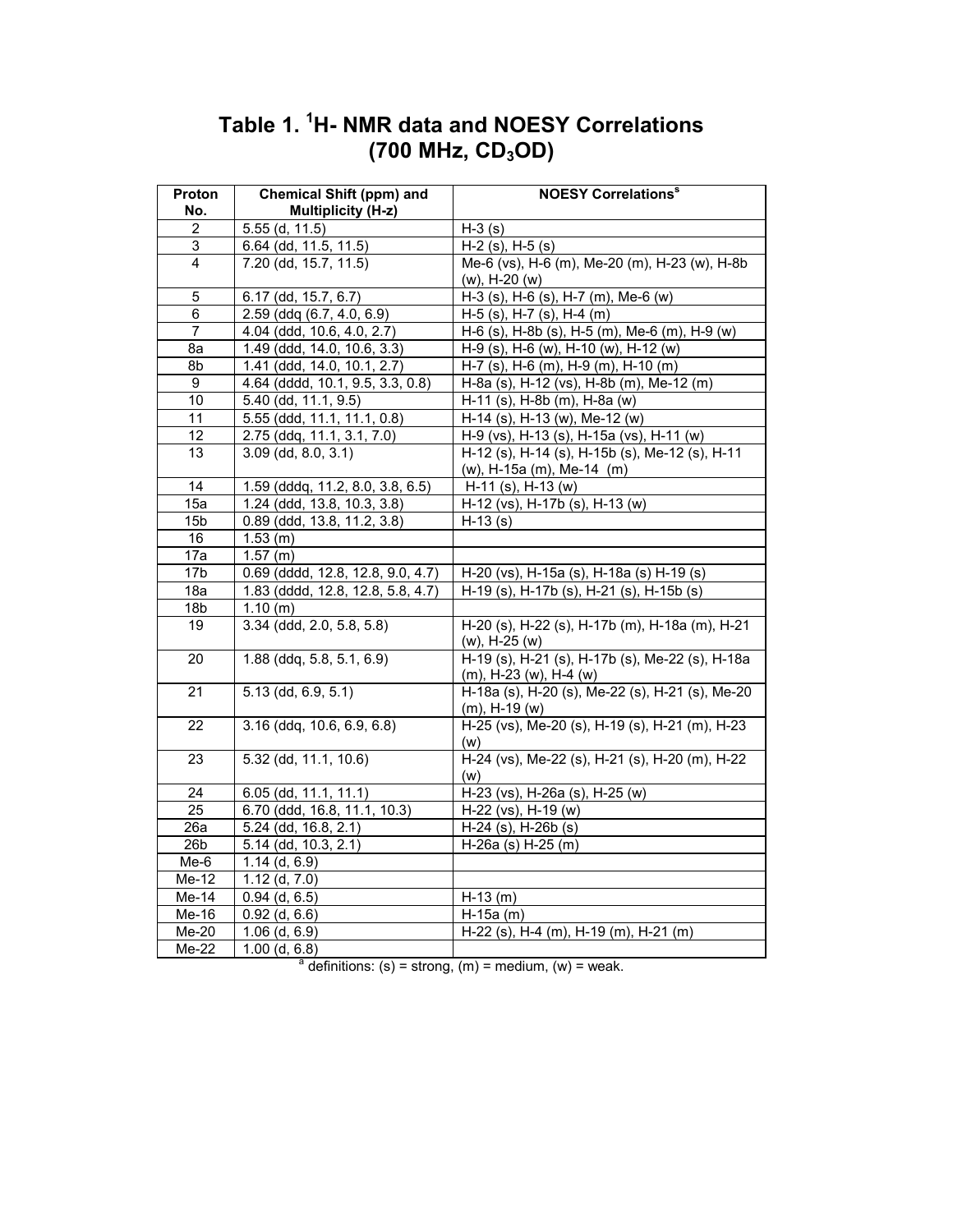| Proto           | <b>Chemical Shift (ppm) and</b>   | $2J_{\text{H,C}}$        | $3J_{\text{H},\text{C}}$             |
|-----------------|-----------------------------------|--------------------------|--------------------------------------|
| n No.           | <b>Multiplicity (Hz)</b>          | $(Hz)^a$                 | $(Hz)^a$                             |
| $\overline{2}$  | $5.55$ (d, 11.5)                  |                          | $C-4(9.8)$                           |
| 3               | 6.64 (dd, 11.5, 11.5)             |                          | $C-5(5.7)$                           |
| $\overline{4}$  | 7.20 (dd, 15.7, 11.5)             |                          | $C-2$ (3.1), $C-6$ (5.0)             |
| $\overline{5}$  | 6.17 (dd, 15.7, 6.7)              |                          | $C-3$ (8.6), Me-6 (5.5)              |
| $\overline{6}$  | $2.59$ (ddq $(6.7, 4.0, 6.9)$ )   | $C-7(5.9)$               |                                      |
| $\overline{7}$  | 4.04 (ddd, 10.6, 4.0, 2.7)        |                          | $C-9$ (2.8), Me-6 (4.9)              |
| 8a              | 1.49 (ddd, 14.0, 10.6, 3.3)       | $C-7$ (6.1), $C-9$ (1.0) | $C-10(0.8)$                          |
| 8b              | 1.41 (ddd, 14.0, 10.1, 2.7)       | $C-7$ (0.5), $C-9$ (6.0) | $C-10(3.8)$                          |
| 9               | 4.64 (dddd, 10.1, 9.5, 3.3, 0.8)  |                          | C-7 (2.3), C-11 (3.7)                |
| 10              | 5.40 (dd, 11.1, 9.5)              | $C-9(0.6)$               | C-8 (1.5), C-12 (8.7)                |
| 11              | 5.55 (ddd, 11.1, 11.1, 0.8)       |                          | C-9 (11.1), Me-12 (2.2)              |
| 12              | 2.75 (ddq, 11.1, 3.1, 7.0)        | $C-13(1.1)$              | $C-10(3.5)$                          |
| 13              | $3.09$ (dd, $8.0, 3.1$ )          |                          | C-15 (1.4), Me-12 (2.2), Me-14 (3.4) |
| 14              | 1.59 (dddg, 11.2, 8.0, 3.8, 6.5)  | $C-13(5.7)$              |                                      |
| 15a             | 1.24 (ddd, 13.8, 10.3, 3.8)       |                          | C-13 (2.7), Me-14 (8.2), Me-16 (2.7) |
| 15 <sub>b</sub> | 0.89 (ddd, 13.8, 11.2, 3.8)       |                          | $C-13$ (0.8), Me-16 (3.3)            |
| 16              | $1.53$ (m)                        |                          |                                      |
| 17a             | $1.57$ (m)                        |                          |                                      |
| 17 <sub>b</sub> | 0.69 (dddd, 12.8, 12.8, 9.0, 4.7) |                          |                                      |
| 18a             | 1.83 (dddd, 12.8, 12.8, 5.8, 4.7) |                          |                                      |
| 18 <sub>b</sub> | 1.10(m)                           | $C-19(6.1)$              |                                      |
| 19              | $3.34$ (ddd, $2.0, 5.8, 5.8$ )    |                          | Me-20 (4.3)                          |
| 20              | $1.88$ (ddq, 5.8, 5.1, 6.9)       | $C-21(2.9)$              |                                      |
| 21              | 5.13 (dd, 6.9, 5.1)               |                          | C-23 (0.2), Me-20 (4.7), Me-22 (1.9) |
| 22              | $3.16$ (ddg, $10.6, 6.9, 6.8$ )   | $C-21(6.9)$              |                                      |
| 23              | 5.32 (dd, 11.1, 10.6)             |                          | $C-21$ (2.1), Me-22 (3.8)            |
| 24              | 6.05 (dd, 11.1, 11.1)             |                          | $C-22(9.0)$                          |
| 25              | 6.70 (ddd, 16.8, 11.1, 10.3)      |                          | $C-23(4.2)$                          |
| 26a             | 5.24 (dd, 16.8, 2.1)              |                          |                                      |
| 26 <sub>b</sub> | $5.14$ (dd, $10.3, 2.1$ )         |                          |                                      |

# **Table 2. Relevant Homonuclear and Heteronuclear Coupling**  Constants (700 MHz, CD<sub>3</sub>OD)

<sup>a</sup> Couplings determined by HSQC-HECADE at both 800 MHz and 700 MHz.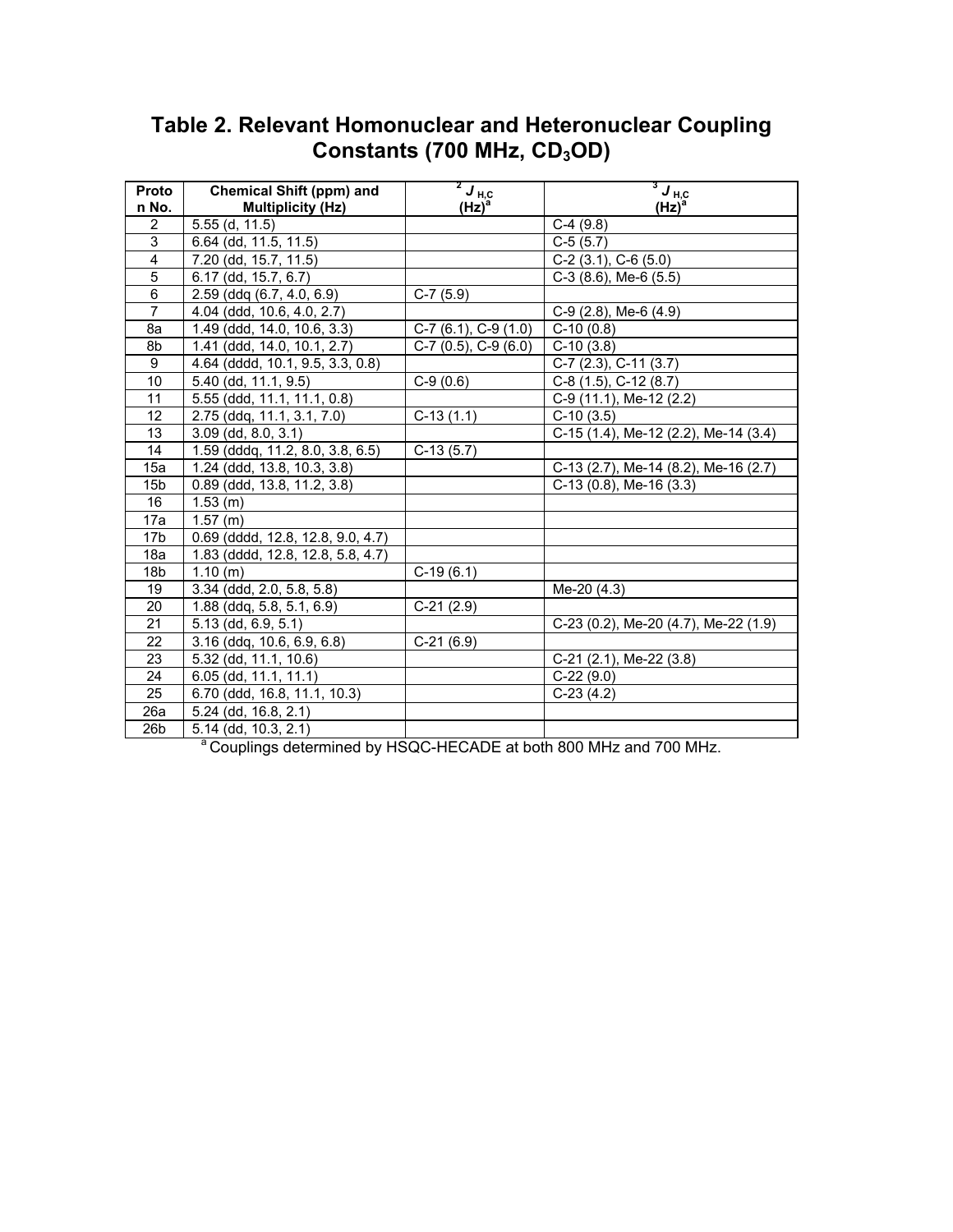# **Table 3. Dihedral angles for lowest energy conformation of**  dictyostatin (5), calculated and measured  ${}^{3}J_{\rm H,H}$  coupling constants **in CD3OD.**

|                                        |                | v.                    |                                                   |
|----------------------------------------|----------------|-----------------------|---------------------------------------------------|
| H-H fragment                           | Dihedral angle | Calc. $3J_{H,H}$ (Hz) | $\overline{Exp. \frac{3 \text{ J}_{H,H}(Hz)}{2}}$ |
| H <sub>5</sub> to H <sub>6</sub>       | 174.9          | 11.1                  | 6.7                                               |
| H6 to H7                               | 59.3           | 1.8                   | 4.0                                               |
| H7 to H8a                              | 164.6          | 11.3                  | 10.6                                              |
| H7 to H8b                              | 79.7           | 1.0                   | 2.7                                               |
| H <sub>8</sub> a to H <sub>9</sub>     | 46.2           | 4.0                   | 3.3                                               |
| H <sub>8</sub> b to H <sub>9</sub>     | 68.9           | 1.4                   | 10.1                                              |
| H9 to H10                              | 129.0          | 5.6                   | 9.5                                               |
| H10 to H11                             | 0.3            | 9.4                   | 11.1                                              |
| H11 to H12                             | 178.6          | 11.2                  | 11.1                                              |
| H12 to H13                             | 65.6           | 1.2                   | 3.1                                               |
| H13 to H14                             | 167.6          | 9.8                   | 8.0                                               |
| H14 to H15a                            | 61.1           | 3.0                   | 3.8                                               |
| H <sub>14</sub> to H <sub>15</sub> b   | 176.4          | 12.3                  | 11.2                                              |
| H15a to H16                            | 174.3          | 12.2                  | 10.3                                              |
| H15b to H16                            | 60.2           | 3.2                   | 3.8                                               |
| H <sub>16</sub> to H <sub>17a</sub>    | 61.7           | 3.0                   | Sm                                                |
| H <sub>16</sub> to H <sub>17</sub> b   | 178.5          | 12.3                  | 9.0                                               |
| H17a to H18a                           | 172.8          | 12.8                  | 12.8                                              |
| H17a to H18b                           | 71.3           | 1.6                   | Sm                                                |
| H <sub>17</sub> b to H <sub>18a</sub>  | 56.4           | 3.7                   | 4.7                                               |
| H <sub>17</sub> b to H <sub>18</sub> b | 172.2          | 12.8                  | 12.8                                              |
| H <sub>18</sub> a to H <sub>19</sub>   | 170.4          | 11.7                  | 5.8                                               |
| H <sub>18</sub> b to H <sub>19</sub>   | 55.0           | 2.5                   | 2.0                                               |
| H19 to H20                             | 61.6           | 1.5                   | 5.8                                               |
| H <sub>20</sub> to H <sub>21</sub>     | 171.1          | 9.9                   | 4.9                                               |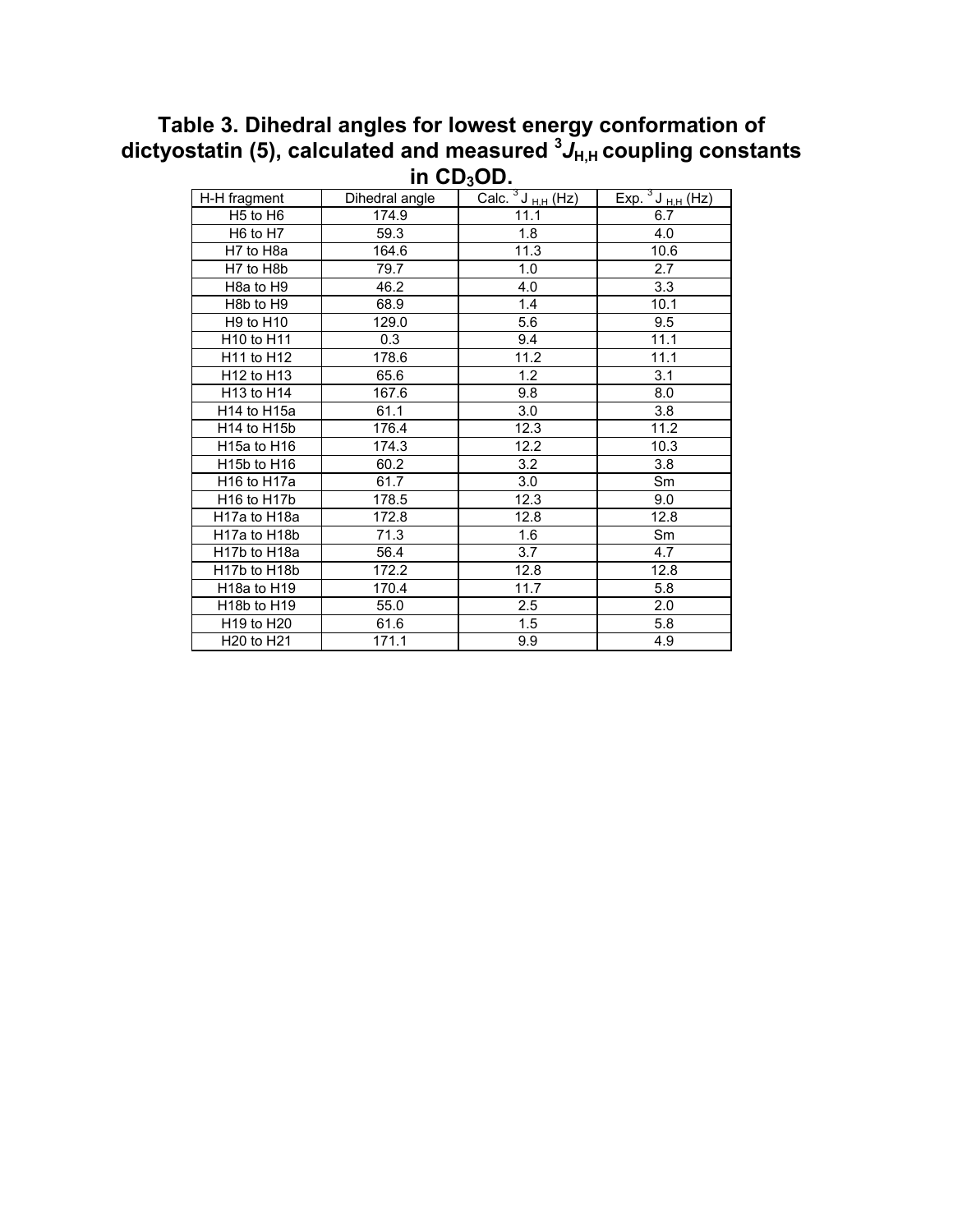

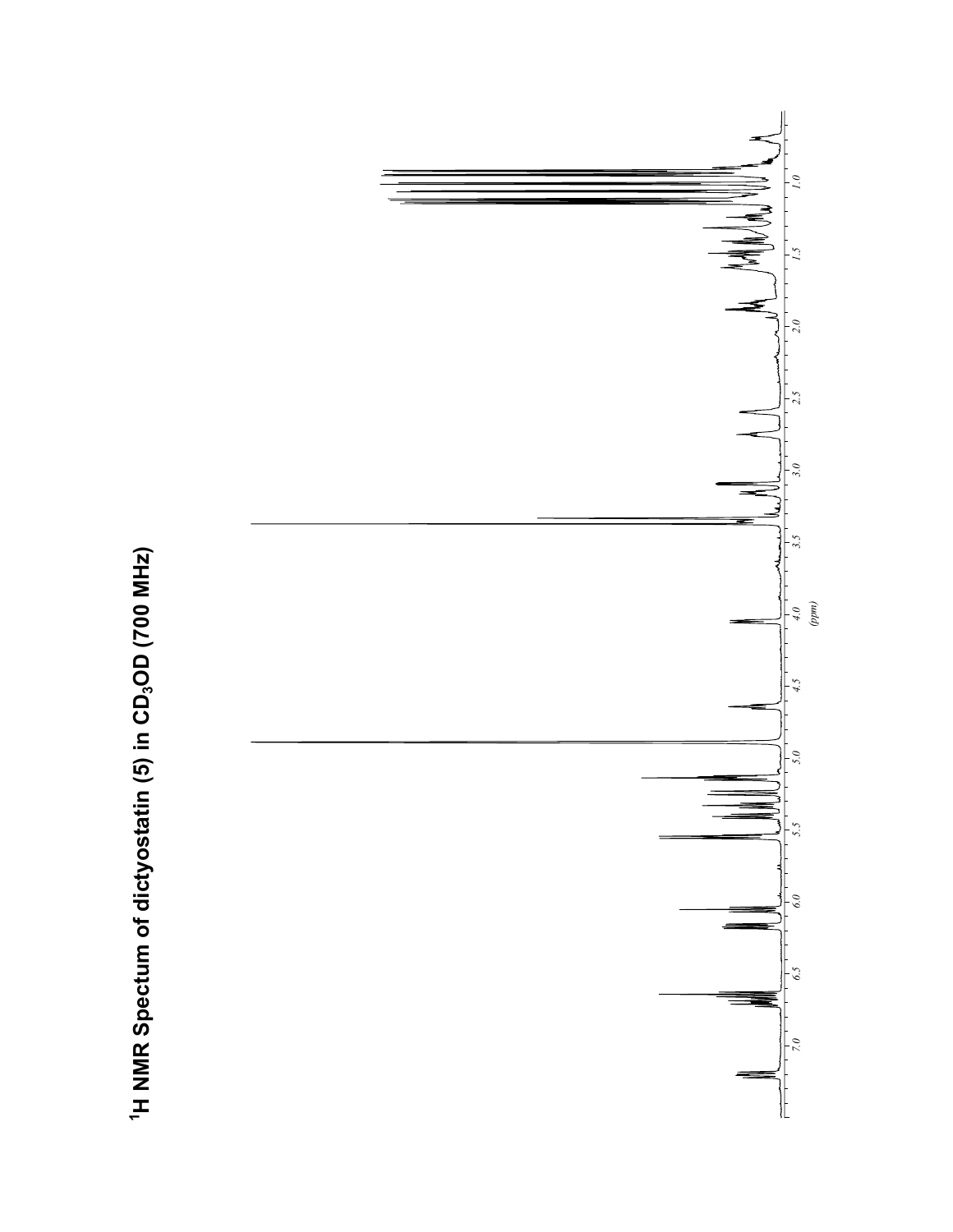

**NOESY Spectum of dictyostatin (5) in CD<sub>3</sub>OD (700 MHz)**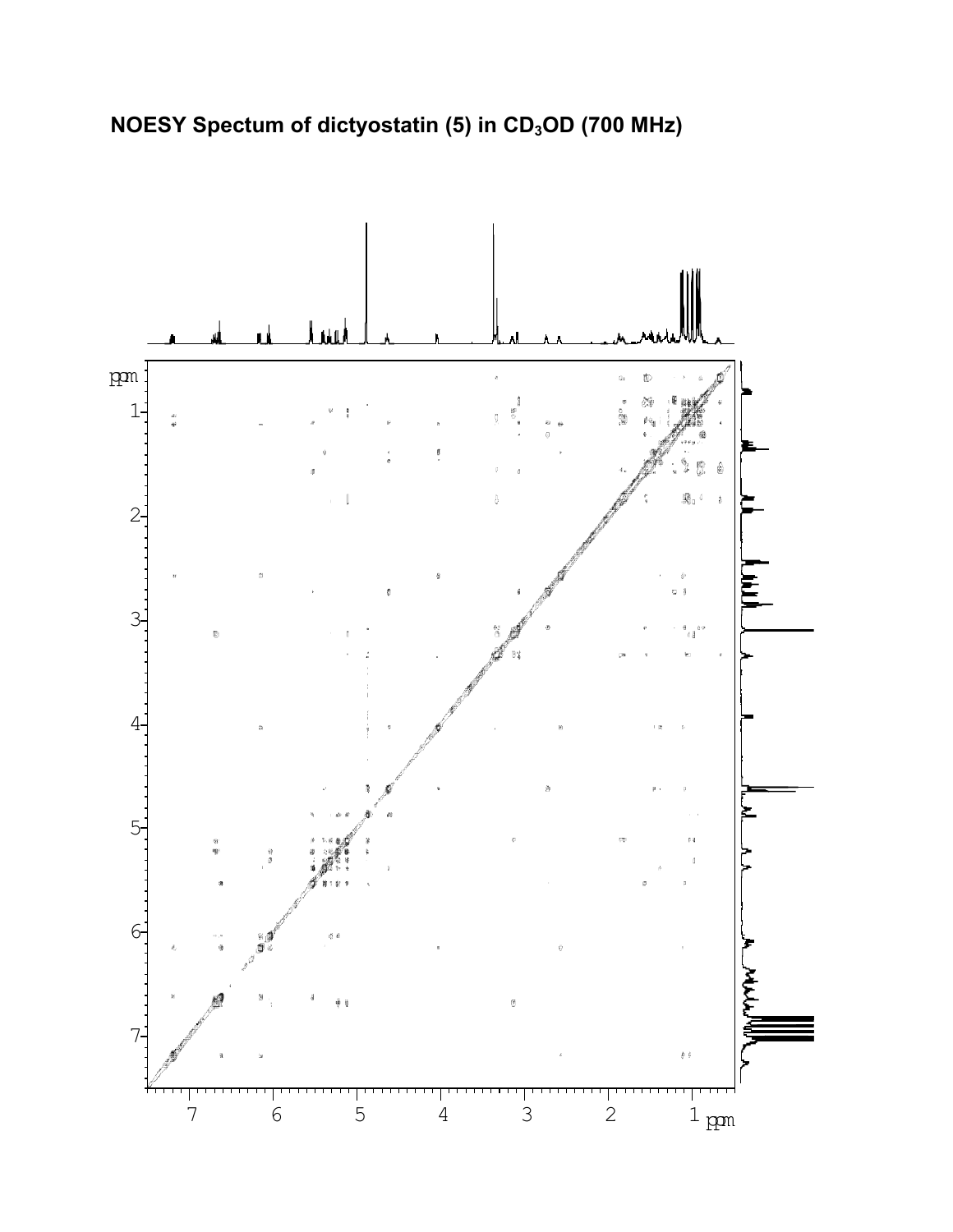

HSQC-HECADE Spectum of dictyostatin (5) in CD<sub>3</sub>OD (700 MHz)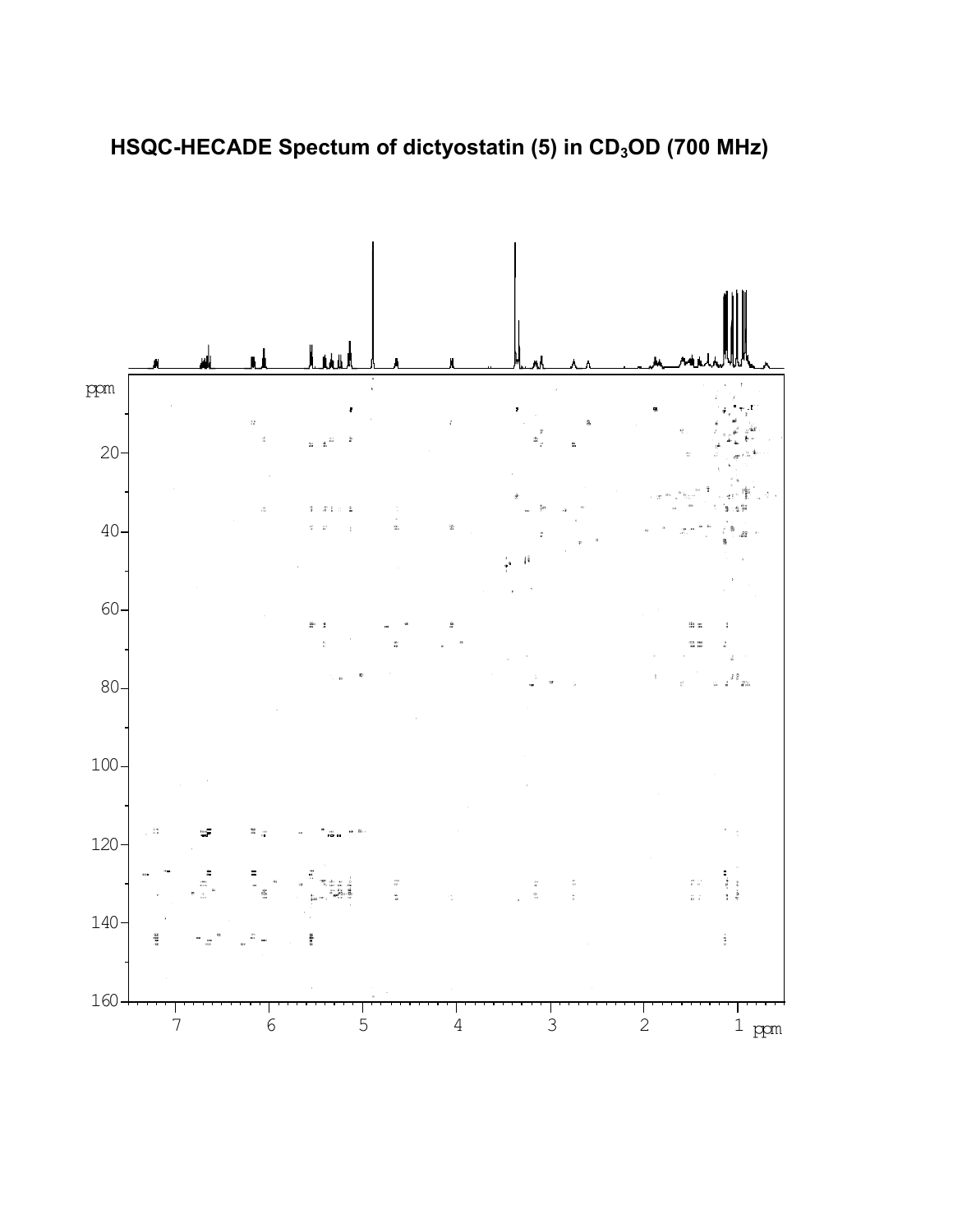### **Perspective drawings of the lowest energy conformation of dictyostatin (5) generated by Macromodel V 8.0**

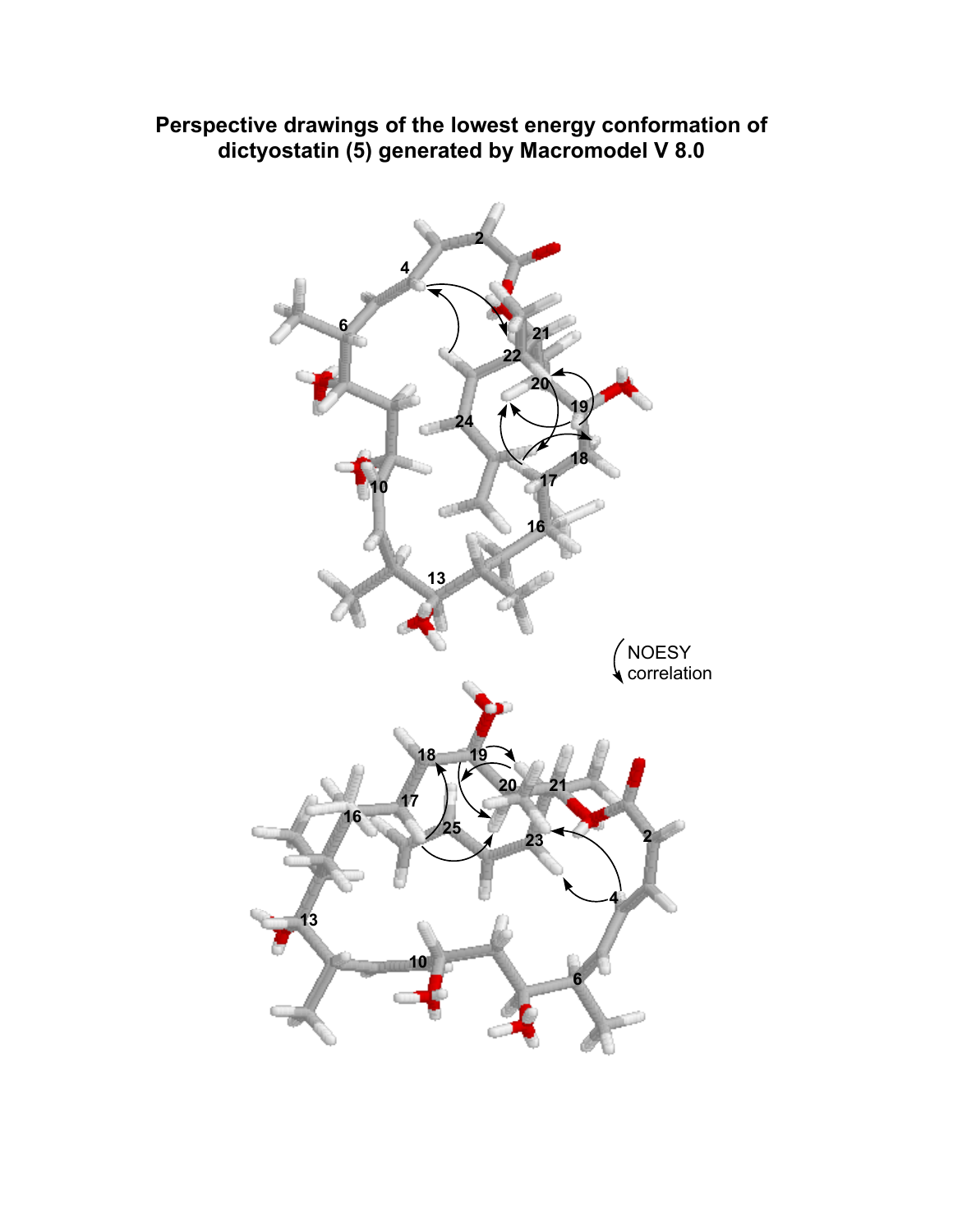### **Perspective drawings of the s-cis conformation of dictyostatin (4B) generated by Macromodel V 8.0**

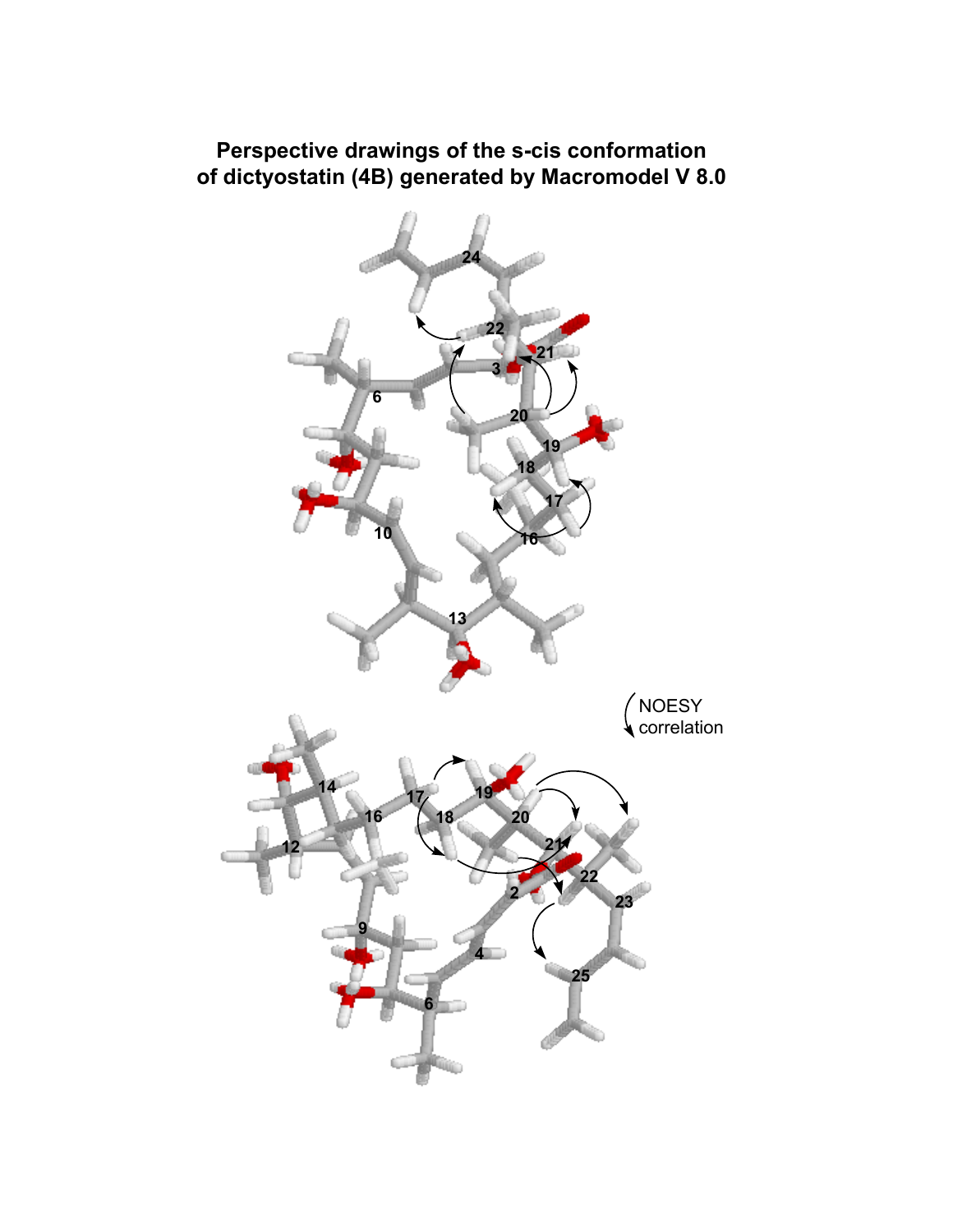#### **PDB output-file for the lowest energy conformation of dictyostatin (5)**

| HETATM | 1  | C1             | <b>UNK</b> | 1            | $-24.571$ | 52.715 | 30.382 | 1.00 | 0.00 | С                   |
|--------|----|----------------|------------|--------------|-----------|--------|--------|------|------|---------------------|
| HETATM | 2  | O1             | <b>UNK</b> | 1            | $-24.846$ | 52.072 | 31.612 | 1.00 | 0.00 | $\bigcirc$          |
| HETATM | 3  | C <sub>5</sub> | <b>UNK</b> | 1            | $-24.897$ | 54.220 | 30.500 | 1.00 | 0.00 | $\mathsf C$         |
| HETATM | 4  | C6             | UNK        | 1            | $-25.350$ | 52.020 | 29.243 | 1.00 | 0.00 | $\mathsf C$         |
| HETATM | 5  | $\rm C7$       | UNK        | $\mathbf 1$  | $-24.755$ | 50.656 | 28.829 | 1.00 | 0.00 | $\mathsf C$         |
| HETATM | 6  | O <sub>2</sub> | UNK        | 1            | $-24.583$ | 49.874 | 29.995 | 1.00 | 0.00 | $\circlearrowright$ |
| HETATM | 7  | C8             | <b>UNK</b> | 1            | $-23.454$ | 50.814 | 28.072 | 1.00 | 0.00 | $\mathsf C$         |
| HETATM | 8  | C <sub>9</sub> | UNK        | 1            | $-22.769$ | 49.852 | 27.432 | 1.00 | 0.00 | $\mathsf C$         |
| HETATM | 9  |                | C10 UNK    | 1            | $-23.129$ | 48.387 | 27.318 | 1.00 | 0.00 | $\mathsf C$         |
| HETATM | 10 |                | C11 UNK    | 1            | $-23.263$ | 47.945 | 25.841 | 1.00 | 0.00 | $\mathsf C$         |
| HETATM | 11 |                | C12 UNK    | 1            | $-24.449$ | 48.621 | 25.097 | 1.00 | 0.00 | $\mathsf C$         |
| HETATM | 12 |                | C13 UNK    | 1            | $-25.802$ | 48.044 | 25.579 | 1.00 | 0.00 | $\mathsf C$         |
| HETATM | 13 |                | C14 UNK    | 1            | $-27.094$ | 48.634 | 24.969 | 1.00 | 0.00 | $\mathsf C$         |
| HETATM |    |                | C15 UNK    |              | $-27.198$ |        |        |      |      | $\mathsf{C}$        |
|        | 14 |                |            | $\mathbf 1$  |           | 50.154 | 25.207 | 1.00 | 0.00 |                     |
| HETATM | 15 |                | C16 UNK    | 1            | $-28.449$ | 50.806 | 24.598 | 1.00 | 0.00 | $\mathsf C$         |
| HETATM | 16 |                | C17 UNK    | 1            | $-28.425$ | 52.349 | 24.643 | 1.00 | 0.00 | $\mathsf C$         |
| HETATM | 17 |                | C18 UNK    | 1            | $-28.242$ | 52.983 | 26.047 | 1.00 | 0.00 | $\mathsf C$         |
| HETATM | 18 |                | C19 UNK    | 1            | $-28.130$ | 54.535 | 25.996 | 1.00 | 0.00 | $\mathsf C$         |
| HETATM | 19 |                | C20 UNK    | $1\,$        | $-26.841$ | 55.046 | 25.302 | 1.00 | 0.00 | $\mathsf C$         |
| HETATM | 20 |                | C21 UNK    | 1            | $-25.600$ | 54.606 | 26.050 | 1.00 | 0.00 | $\mathsf C$         |
| HETATM | 21 |                | C22 UNK    | 1            | $-24.651$ | 53.746 | 25.647 | 1.00 | 0.00 | $\mathsf C$         |
| HETATM | 22 |                | C23 UNK    | 1            | $-24.597$ | 53.054 | 24.353 | 1.00 | 0.00 | $\mathsf C$         |
| HETATM | 23 |                | C24 UNK    | 1            | $-23.657$ | 52.137 | 24.086 | 1.00 | 0.00 | $\mathsf C$         |
| HETATM | 24 |                | C25 UNK    | $1\,$        | $-22.083$ | 47.552 | 28.080 | 1.00 | 0.00 | $\mathsf C$         |
| HETATM | 25 | O <sub>4</sub> | UNK        | 1            | $-22.036$ | 48.206 | 25.184 | 1.00 | 0.00 | $\circlearrowright$ |
| HETATM | 26 |                | C26 UNK    | 1            | $-24.324$ | 48.485 | 23.568 | 1.00 | 0.00 | $\mathsf C$         |
| HETATM | 27 | O <sub>5</sub> | UNK        | 1            | $-29.615$ | 52.841 | 24.053 | 1.00 | 0.00 | $\circ$             |
| HETATM | 28 |                | C29 UNK    | 1            | $-29.358$ | 52.524 | 27.008 | 1.00 | 0.00 | $\mathsf C$         |
| HETATM | 29 | 06             | UNK        | 1            | $-28.140$ | 55.055 | 27.319 | 1.00 | 0.00 | $\bigcirc$          |
| HETATM | 30 |                | C30 UNK    | $\mathbf 1$  | $-26.835$ | 56.581 | 25.170 | 1.00 | 0.00 | $\mathsf C$         |
| HETATM | 31 |                | C32 UNK    | 1            | $-24.095$ | 54.908 | 31.617 | 1.00 | 0.00 | $\mathsf C$         |
| HETATM | 32 | C1             | UNK        | 1            | $-26.373$ | 54.466 | 30.713 | 1.00 | 0.00 | $\mathsf C$         |
| HETATM | 33 | C2             | UNK        | $\mathbf 1$  | $-27.120$ | 55.231 | 29.903 | 1.00 | 0.00 | $\mathsf{C}$        |
| HETATM | 34 | C3             | UNK        | 1            | $-28.534$ | 55.510 | 30.178 | 1.00 | 0.00 | $\mathsf C$         |
| HETATM | 35 | C <sub>4</sub> | UNK        | 1            | $-29.479$ | 55.769 | 29.259 | 1.00 | 0.00 | $\mathsf C$         |
| HETATM | 36 | $\mathbb{C}5$  | UNK        | 1            | $-29.275$ | 55.669 | 27.787 | 1.00 | 0.00 | $\mathsf C$         |
| HETATM | 37 | O <sub>1</sub> | UNK        | 1            | $-30.186$ | 56.059 | 27.076 | 1.00 | 0.00 | $\circlearrowright$ |
| HETATM | 38 |                | H14 UNK    | $1\,$        | $-28.311$ | 47.888 | 25.552 | 1.00 | 0.00 | $\mathsf C$         |
| HETATM |    | 39 LP76 UNK    |            | 1            | $-24.451$ | 52.285 | 32.013 | 1.00 | 0.00 | Lp                  |
| HETATM |    | 40 LP76 UNK    |            | 1            | $-25.444$ | 52.048 | 31.666 | 1.00 | 0.00 |                     |
| HETATM | 41 | LP76 UNK       |            | 1            | $-24.049$ | 50.030 | 30.228 | 1.00 | 0.00 | Lp                  |
|        |    | 42 LP76 UNK    |            |              |           |        | 30.285 |      |      | Lp                  |
| HETATM |    |                |            | 1            | $-25.111$ | 49.882 |        | 1.00 | 0.00 | Lp                  |
| HETATM |    | 43 LP76 UNK    |            | $1\,$        | $-22.067$ | 48.767 | 24.972 | 1.00 | 0.00 | Lp                  |
| HETATM |    | 44 LP76 UNK    |            | $\mathbf 1$  | $-21.602$ | 47.967 | 25.525 | 1.00 | 0.00 | Lp                  |
| HETATM |    | 45 LP76 UNK    |            | $\mathbf{1}$ | $-30.070$ | 52.560 | 24.327 | 1.00 | 0.00 | Lp                  |
| HETATM |    | 46 LP76 UNK    |            | 1            | $-29.539$ | 53.434 | 23.984 | 1.00 | 0.00 | Lp                  |
| HETATM | 47 | LP76 UNK       |            | $1\,$        | $-28.068$ | 54.565 | 27.661 | 1.00 | 0.00 | Lp                  |
| HETATM | 48 | LP76 UNK       |            | 1            | $-27.732$ | 55.497 | 27.297 | 1.00 | 0.00 | Lp                  |
| HETATM | 49 | H1             | UNK        | $\mathbf 1$  | $-23.473$ | 52.615 | 30.203 | 1.00 | 0.00 | Η                   |
| HETATM | 50 | H4             | UNK        | $\mathbf 1$  | $-24.584$ | 54.695 | 29.539 | 1.00 | 0.00 | Η                   |
| HETATM | 51 | H <sub>5</sub> | UNK        | 1            | $-26.409$ | 51.879 | 29.564 | 1.00 | 0.00 | Η                   |
| HETATM | 52 | H6             | UNK        | $\mathbf{1}$ | $-25.389$ | 52.679 | 28.345 | 1.00 | 0.00 | $\rm H$             |
| HETATM | 53 | H7             | UNK        | 1            | $-25.486$ | 50.128 | 28.169 | 1.00 | 0.00 | Η                   |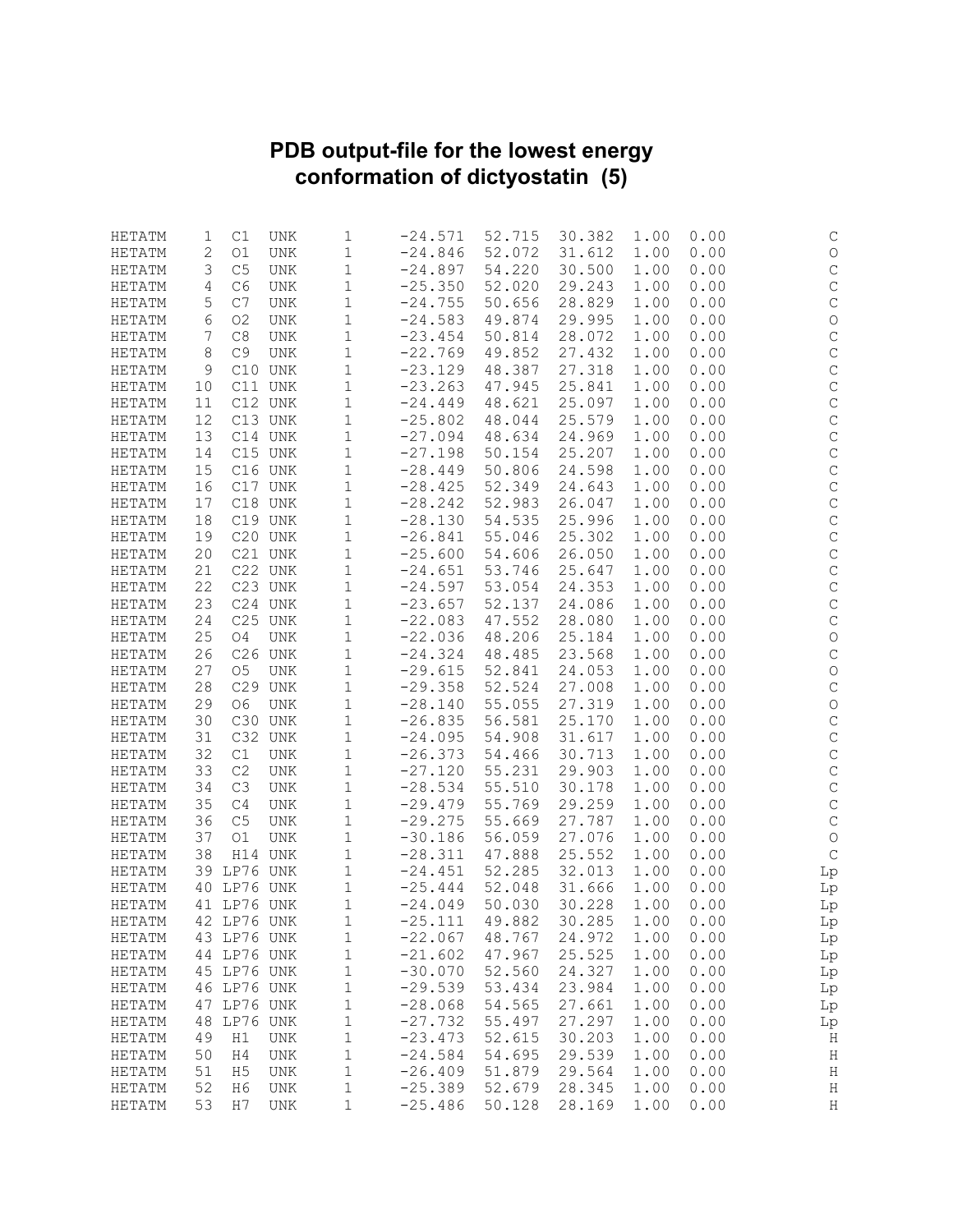| HETATM        | 54             | H8             | UNK     | 1           | $-24.475$ | 48.963 | 29.757 | 1.00 | 0.00 | Η       |
|---------------|----------------|----------------|---------|-------------|-----------|--------|--------|------|------|---------|
| HETATM        | 55             | H9             | UNK     | 1           | $-23.024$ | 51.829 | 28.045 | 1.00 | 0.00 | Η       |
| HETATM        | 56             |                | H10 UNK | 1           | $-21.829$ | 50.147 | 26.935 | 1.00 | 0.00 | Η       |
| HETATM        | 57             |                | H11 UNK | 1           | $-24.099$ | 48.196 | 27.828 | 1.00 | 0.00 | Η       |
|               |                |                |         |             |           |        |        |      |      |         |
| HETATM        | 58             |                | H12 UNK | 1           | $-23.410$ | 46.837 | 25.801 | 1.00 | 0.00 | Η       |
| HETATM        | 59             |                | H13 UNK | 1           | $-24.407$ | 49.707 | 25.342 | 1.00 | 0.00 | Η       |
| HETATM        | 60             |                | H16 UNK | 1           | $-26.312$ | 50.659 | 24.759 | 1.00 | 0.00 | Η       |
| HETATM        | 61             |                | H18 UNK | 1           | $-27.588$ | 52.670 | 23.980 | 1.00 | 0.00 | H       |
| HETATM        | 62             |                | H19 UNK | 1           | $-27.281$ | 52.610 | 26.474 | 1.00 | 0.00 | Н       |
| HETATM        | 63             |                | H20 UNK | $\mathbf 1$ | $-29.004$ | 54.928 | 25.426 | 1.00 | 0.00 | Η       |
| HETATM        | 64             |                | H21 UNK | $\mathbf 1$ | $-26.828$ | 54.660 | 24.259 | 1.00 | 0.00 | $\rm H$ |
| HETATM        | 65             |                | H22 UNK | 1           | $-25.477$ | 55.049 | 27.053 | 1.00 | 0.00 | H       |
| HETATM        | 66             |                | H23 UNK | 1           | $-23.822$ | 53.557 | 26.350 | 1.00 | 0.00 | H       |
|               |                |                |         |             |           |        |        |      |      |         |
| HETATM        | 67             |                | H24 UNK | 1           | $-25.319$ | 53.293 | 23.557 | 1.00 | 0.00 | Η       |
| HETATM        | 68             |                | H25 UNK | $\mathbf 1$ | $-23.618$ | 51.634 | 23.106 | 1.00 | 0.00 | Η       |
| HETATM        | 69             |                | H26 UNK | $\mathbf 1$ | $-22.895$ | 51.849 | 24.829 | 1.00 | 0.00 | Η       |
| HETATM        | 70             |                | H27 UNK | 1           | $-22.044$ | 47.846 | 29.155 | 1.00 | 0.00 | Η       |
| HETATM        | 71             |                | H28 UNK | 1           | $-22.327$ | 46.466 | 28.041 | 1.00 | 0.00 | Η       |
| HETATM        | 72             |                | H29 UNK | 1           | $-21.060$ | 47.684 | 27.661 | 1.00 | 0.00 | Η       |
| HETATM        | 73             |                | H30 UNK | $1\,$       | $-21.986$ | 47.674 | 24.400 | 1.00 | 0.00 | Η       |
| HETATM        | 74             |                | H31 UNK | $\mathbf 1$ | $-25.132$ | 49.029 | 23.031 | 1.00 | 0.00 | Η       |
|               |                |                | H32 UNK |             |           |        |        | 1.00 |      |         |
| HETATM        | 75             |                |         | 1           | $-24.358$ | 47.416 | 23.257 |      | 0.00 | Η       |
| HETATM        | 76             |                | H33 UNK | 1           | $-23.377$ | 48.925 | 23.182 | 1.00 | 0.00 | Η       |
| HETATM        | 77             |                | H40 UNK | 1           | $-29.665$ | 52.526 | 23.158 | 1.00 | 0.00 | Η       |
| HETATM        | 78             |                | H41 UNK | $\mathbf 1$ | $-29.422$ | 51.416 | 27.082 | 1.00 | 0.00 | Η       |
| HETATM        | 79             |                | H42 UNK | 1           | $-29.187$ | 52.867 | 28.053 | 1.00 | 0.00 | Η       |
| HETATM        | 80             |                | H43 UNK | 1           | $-30.352$ | 52.905 | 26.680 | 1.00 | 0.00 | H       |
| HETATM        | 81             |                | H44 UNK | 1           | $-25.933$ | 56.930 | 24.614 | 1.00 | 0.00 | Η       |
| HETATM        | 82             |                | H45 UNK | $\mathbf 1$ | $-27.730$ | 56.941 | 24.612 | 1.00 | 0.00 | Η       |
| HETATM        | 83             |                | H46 UNK | $\mathbf 1$ | $-26.831$ | 57.090 | 26.161 | 1.00 | 0.00 | Η       |
| HETATM        | 84             |                | H50 UNK |             | $-24.365$ | 54.511 | 32.622 | 1.00 | 0.00 | Η       |
|               |                |                |         | 1           |           |        |        |      |      |         |
| HETATM        | 85             |                | H51 UNK | 1           | $-23.000$ | 54.763 | 31.476 | 1.00 | 0.00 | Η       |
| HETATM        | 86             |                | H52 UNK | 1           | $-24.288$ | 56.006 | 31.629 | 1.00 | 0.00 | Η       |
| HETATM        | 87             | H1             | UNK     | 1           | $-24.595$ | 51.160 | 31.533 | 1.00 | 0.00 | Η       |
| HETATM        | 88             | 1H13 UNK       |         | $\mathbf 1$ | $-25.790$ | 46.946 | 25.382 | 1.00 | 0.00 | Η       |
| HETATM        | 89             | 2H13 UNK       |         | 1           | $-25.889$ | 48.163 | 26.682 | 1.00 | 0.00 | Η       |
| HETATM        | 90             | 1H16 UNK       |         | 1           | $-28.528$ | 50.485 | 23.532 | 1.00 | 0.00 | Η       |
| HETATM        | 91             | 2H16 UNK       |         | 1           | $-29.370$ | 50.434 | 25.100 | 1.00 | 0.00 | Η       |
| HETATM        | 92             | H1             | UNK     | $\mathbf 1$ | $-26.841$ | 53.978 | 31.584 | 1.00 | 0.00 | Н       |
| HETATM        | 93             | H <sub>2</sub> | UNK     | 1           | $-26.622$ | 55.750 | 29.071 | 1.00 | 0.00 | Η       |
| HETATM        | 94             | H3             | UNK     | 1           | $-28.820$ | 55.613 | 31.239 | 1.00 | 0.00 | Η       |
|               |                |                |         |             |           |        |        |      |      |         |
| HETATM        | 95             | H4             | UNK     | 1           | $-30.483$ | 56.064 | 29.608 | 1.00 | 0.00 | Η       |
| HETATM        | 96             |                | H14 UNK | $1\,$       | $-27.096$ | 48.441 | 23.869 | 1.00 | 0.00 | Η       |
| HETATM        | 97             |                | H15 UNK | $1\,$       | $-27.167$ | 50.340 | 26.305 | 1.00 | 0.00 | H       |
| HETATM        | 98             | 1H14 UNK       |         | 1           | $-29.257$ | 48.160 | 25.033 | 1.00 | 0.00 | Η       |
| HETATM        | 99             | 2H14 UNK       |         | $\mathbf 1$ | $-28.203$ | 46.784 | 25.441 | 1.00 | 0.00 | $\rm H$ |
| <b>HETATM</b> | 100            | 3H14 UNK       |         | $\mathbf 1$ | $-28.437$ | 48.109 | 26.637 | 1.00 | 0.00 | Η       |
| CONECT        | 1              | 2              | 3       | $\sqrt{4}$  | 49        |        |        |      |      |         |
| CONECT        | $\overline{c}$ | 1              | 87      | 39          | 40        |        |        |      |      |         |
| CONECT        | 3              | 1              | 31      | 50          | 32        |        |        |      |      |         |
| CONECT        | 4              | 1              | 5       | 51          | 52        |        |        |      |      |         |
|               |                | 4              | 6       | 7           | 53        |        |        |      |      |         |
| CONECT        | 5              |                |         |             |           |        |        |      |      |         |
| CONECT        | 6              | 5              | 54      | 41          | 42        |        |        |      |      |         |
| CONECT        | 7              | 5              | 8       | 55          |           |        |        |      |      |         |
| CONECT        | 7              | $\,8\,$        |         |             |           |        |        |      |      |         |
| CONECT        | 8              | 7              | 9       | 56          |           |        |        |      |      |         |
| CONECT        | 8              | 7              |         |             |           |        |        |      |      |         |
| CONECT        | $\mathsf 9$    | $\,8\,$        | 10      | 24          | 57        |        |        |      |      |         |
| CONECT        | 10             | 9              | 11      | $25$        | 58        |        |        |      |      |         |
| CONECT        | 11             | 10             | 12      | 26          | 59        |        |        |      |      |         |
|               |                |                |         |             |           |        |        |      |      |         |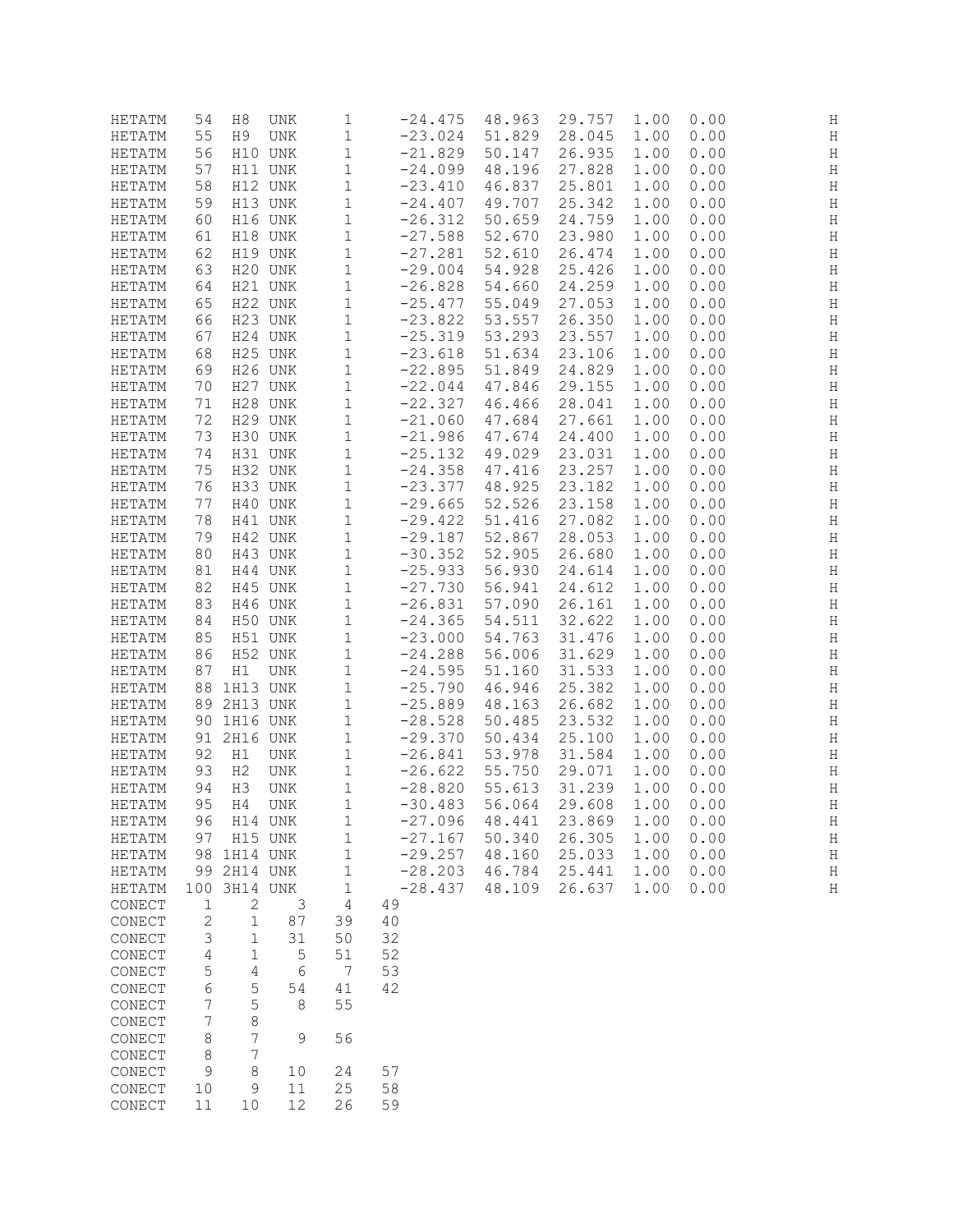| CONECT | 12 | 11          | 13 | 88 | 89 |
|--------|----|-------------|----|----|----|
| CONECT | 13 | 12          | 14 | 38 | 96 |
| CONECT | 14 | 13          | 15 | 60 | 97 |
| CONECT | 15 | 14          | 16 | 90 | 91 |
| CONECT | 16 | 15          | 17 | 27 | 61 |
| CONECT | 17 | 16          | 18 | 28 | 62 |
| CONECT | 18 | 17          | 19 | 29 | 63 |
| CONECT | 19 | 18          | 20 | 30 | 64 |
| CONECT | 20 | 19          | 21 | 65 |    |
| CONECT | 20 | 21          |    |    |    |
| CONECT | 21 | 20          | 22 | 66 |    |
| CONECT | 21 | 20          |    |    |    |
| CONECT | 22 | 21          | 23 | 67 |    |
| CONECT | 22 | 23          |    |    |    |
| CONECT | 23 | 22          | 68 | 69 |    |
| CONECT | 23 | 22          |    |    |    |
| CONECT | 24 | 9           | 70 | 71 | 72 |
| CONECT | 25 | 10          | 73 | 43 | 44 |
| CONECT | 26 | 11          | 74 | 75 | 76 |
| CONECT | 27 | 16          | 77 | 45 | 46 |
| CONECT | 28 | 17          | 78 | 79 | 80 |
| CONECT | 29 | 18          | 36 | 47 | 48 |
| CONECT | 30 | 19          | 81 | 82 | 83 |
| CONECT | 31 | 3           | 84 | 85 | 86 |
| CONECT | 49 | $\mathbf 1$ |    |    |    |
| CONECT | 50 | 3           |    |    |    |
| CONECT | 51 | 4           |    |    |    |
| CONECT | 52 | 4           |    |    |    |
| CONECT | 53 | 5           |    |    |    |
| CONECT | 54 | 6           |    |    |    |
| CONECT | 55 | 7           |    |    |    |
| CONECT | 56 | 8           |    |    |    |
| CONECT | 57 | 9           |    |    |    |
| CONECT | 58 | 10          |    |    |    |
| CONECT | 59 | 11          |    |    |    |
| CONECT | 60 | 14          |    |    |    |
| CONECT | 61 | 16          |    |    |    |
| CONECT | 62 | 17          |    |    |    |
| CONECT | 63 | 18          |    |    |    |
| CONECT | 64 | 19          |    |    |    |
| CONECT | 65 | 20          |    |    |    |
| CONECT | 66 | 21          |    |    |    |
| CONECT | 67 | 22          |    |    |    |
| CONECT | 68 | 23          |    |    |    |
| CONECT | 69 | 23          |    |    |    |
| CONECT | 70 | 24          |    |    |    |
| CONECT | 71 | 24          |    |    |    |
| CONECT | 72 | 24          |    |    |    |
| CONECT | 73 | 25          |    |    |    |
| CONECT | 74 | 26          |    |    |    |
| CONECT | 75 | 26          |    |    |    |
| CONECT | 76 | 26          |    |    |    |
| CONECT | 77 | 27          |    |    |    |
| CONECT | 78 | 28          |    |    |    |
| CONECT | 79 | 28          |    |    |    |
| CONECT | 80 | 28          |    |    |    |
| CONECT | 81 | 30          |    |    |    |
| CONECT | 82 | 30          |    |    |    |
| CONECT | 83 | 30          |    |    |    |
|        | 84 | 31          |    |    |    |
| CONECT |    |             |    |    |    |